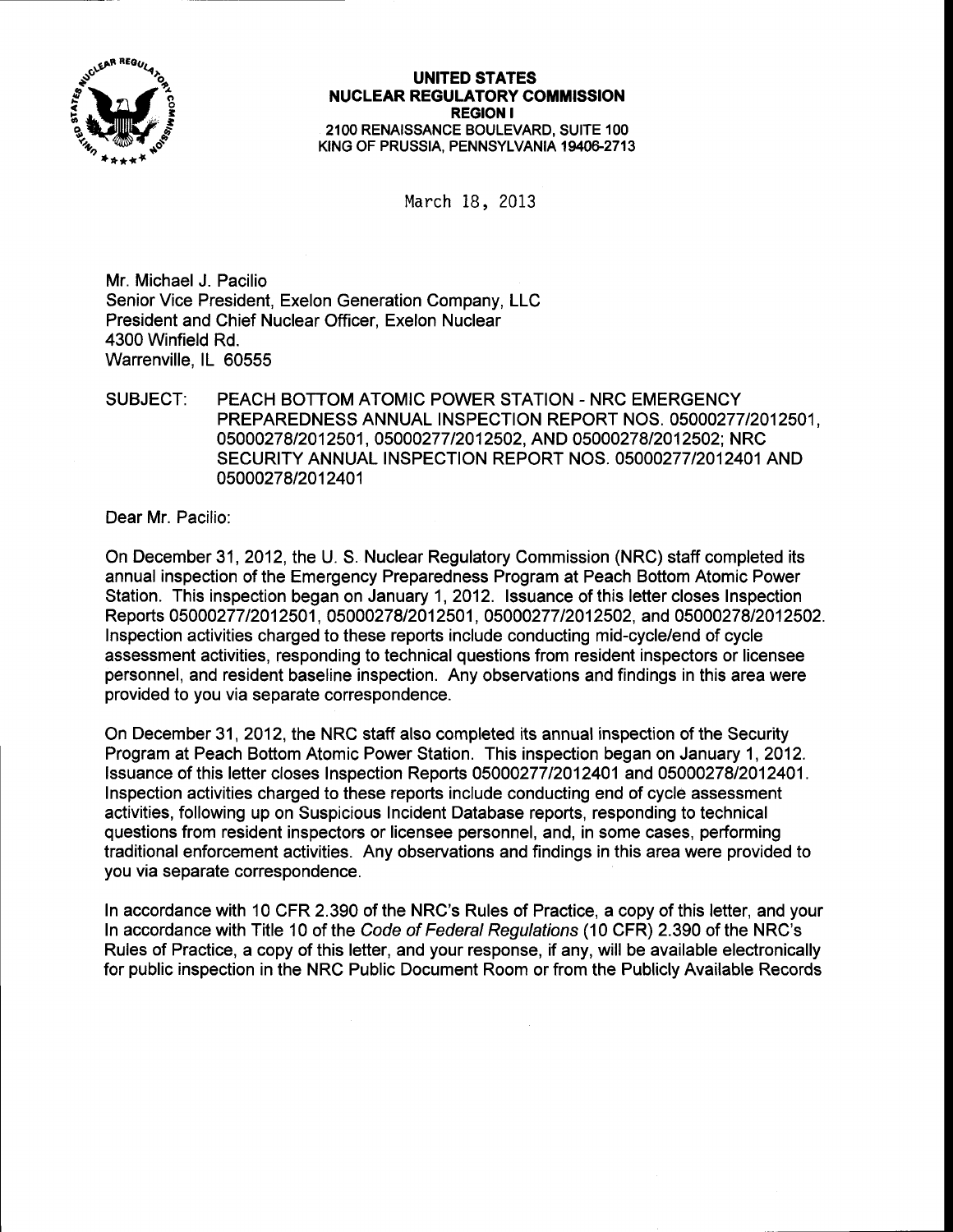M. Pacilio

 $\overline{2}$ 

System (PARS) component of the NRC's Agencywide Documents Access and Management System (ADAMS), accessible from the NRC Web site at http://www.nrc.gov/reading-rm/adams.html (the Public Electronic Reading Room).

Sincerely,

Anthony Dimitriadis, Chief Plant Support Branch <sup>1</sup> Division of Reactor Safety

Docket Nos. 50-277, 50-278 License Nos. DPR-44, DPR-56

cc: Distribution via ListServ